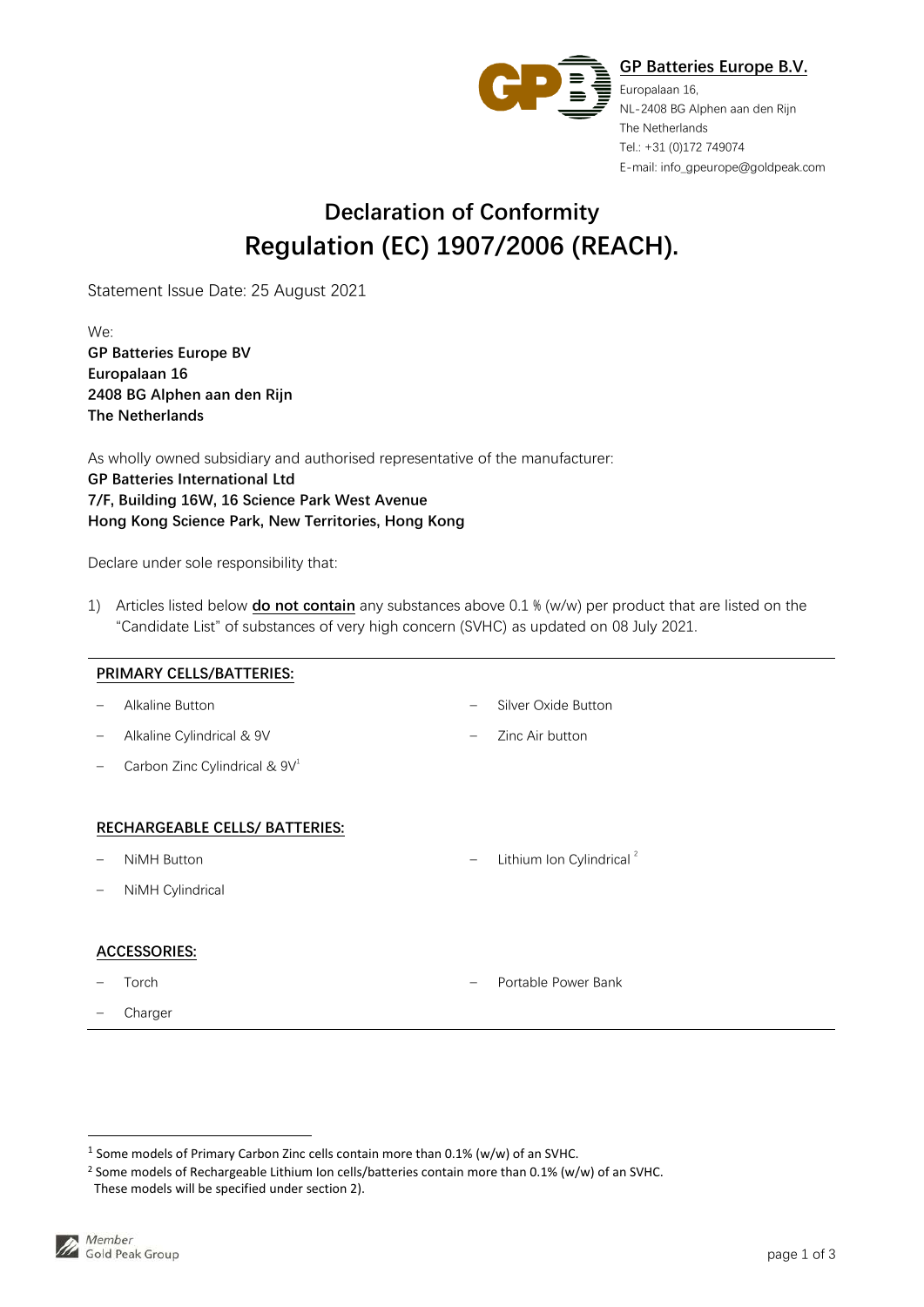

2) Articles listed below **contain** more than 0.1% (w/w) per product that are listed on the "Candidate List" of substances of very high concern (SVHC) as updated on 08 July 2021.

| <b>SVHC</b>                                                 |                 |                                     | EC No.    |  | CAS No.        |  |  |  |
|-------------------------------------------------------------|-----------------|-------------------------------------|-----------|--|----------------|--|--|--|
| 1,2-dimethoxyethane, ethylene glycol dimethyl ether (EGDME) |                 |                                     | 203-794-9 |  | $110 - 71 - 4$ |  |  |  |
|                                                             |                 |                                     |           |  |                |  |  |  |
| Primary Lithium Manganese Dioxide Cylindrical cells         |                 |                                     |           |  |                |  |  |  |
| CR1/3N                                                      | CR <sub>2</sub> | <b>CR123A</b><br>-                  |           |  | CR2/3A         |  |  |  |
| CR14250<br>$\qquad \qquad -$                                | CR17450         |                                     |           |  |                |  |  |  |
|                                                             |                 |                                     |           |  |                |  |  |  |
| <b>Primary Lithium Manganese Dioxide Battery</b>            |                 |                                     |           |  |                |  |  |  |
| $CR$ -V $3$                                                 | 2CR5            | $CR-V9$<br>$\qquad \qquad -$        |           |  |                |  |  |  |
|                                                             |                 |                                     |           |  |                |  |  |  |
| Primary Lithium Manganese Dioxide Coin cells                |                 |                                     |           |  |                |  |  |  |
| CR1220<br>$\qquad \qquad \blacksquare$                      | CR2016          | CR2025E<br>$\overline{\phantom{m}}$ |           |  | CR2450         |  |  |  |
| CR1620<br>$\overline{\phantom{m}}$                          | <b>CR2016E</b>  | CR2032<br>-                         |           |  | CR2450E        |  |  |  |
| CR1632<br>$\qquad \qquad -$                                 | CR2025          | CR2032E<br>-                        |           |  |                |  |  |  |
|                                                             |                 |                                     |           |  |                |  |  |  |
| Lithium Iron Di-Sulphide Cylindrical cells                  |                 |                                     |           |  |                |  |  |  |

− 24LF − 15LF

| <b>SVHC</b>                                                       |                                  | EC No.           | CAS No.                       |  |
|-------------------------------------------------------------------|----------------------------------|------------------|-------------------------------|--|
| 1,3-propanesultone                                                |                                  | 214-317-9        | 1120-71-4                     |  |
| Rechargeable Lithium Ion Button cells<br>GP1207-08N<br>GP1458-08N | GP1210-09HD<br>$\qquad \qquad -$ | GP1211-10HD<br>— | GP1258-05N<br>$\qquad \qquad$ |  |

| <b>SVHC</b> | EC No.            | CAS No.          |
|-------------|-------------------|------------------|
| Lead        | $100 - 4$<br>231- | 7439-92-<br>- 11 |

## **Primary Carbon Zinc Cylindrical cells**

− 24G